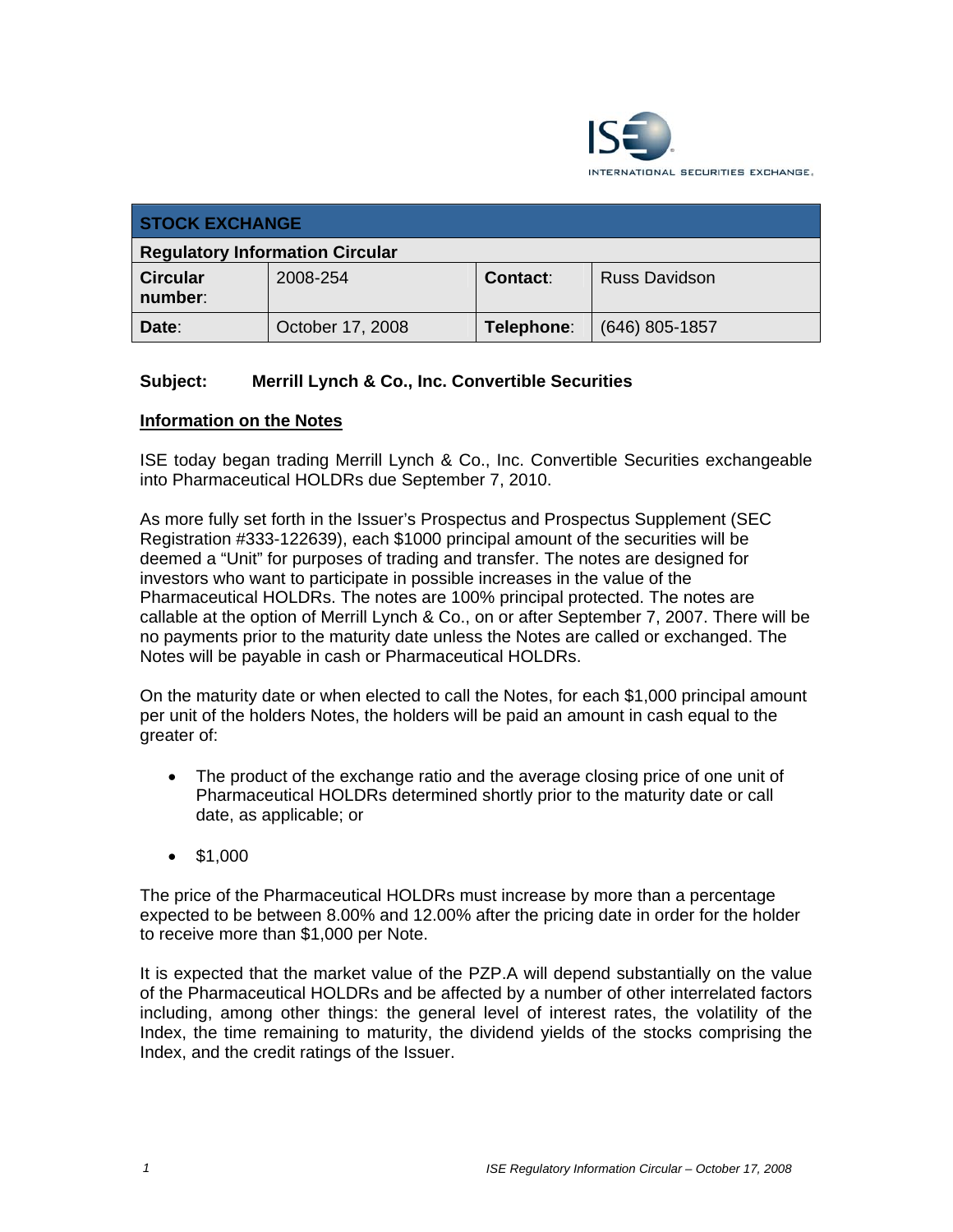The Notes will be payable in cash or Pharmaceutical HOLDRs. The Pharmaceutical HOLDRs Trust has no obligations relating to, and does not sponsor or endorse, the notes.

Additional information, including information concerning taxation may be found in the Prospectus.

Trading in the shares on ISE is on a UTP basis and is subject to ISE equity trading rules. The shares will trade from 9:00 a.m. until 4:00 p.m. Eastern Time. Equity Electronic Access Members ("Equity EAMs") trading the shares during the Pre-Market Session are exposed to the risk of the lack of the calculation or dissemination of underlying index value or intraday indicative value ("IIV"). For certain derivative securities products, an updated underlying index value or IIV may not be calculated or publicly disseminated in the Pre-Market hours. Since the underlying index value and IIV are not calculated or widely disseminated during Pre-Market hours, an investor who is unable to calculate implied values for certain derivative securities products during Pre-Market hours may be at a disadvantage to market professionals.

Equity EAMs also should review NASD Notice to Members 03-71 for guidance on trading these products. The Notice reminds members of their obligations to: (1) conduct adequate due diligence to understand the features of the product; (2) perform a reasonable-basis suitability analysis; (3) perform customer-specific suitability analysis in connection with any recommended transactions; (4) provide a balanced disclosure of both the risks and rewards associated with the particular product, especially when selling to retail investors; (5) implement appropriate internal controls; and (6) train registered persons regarding the features, risk and suitability of these products.

**This Regulatory Information Circular is not a statutory Prospectus. Equity EAMs should consult the Trust's Registration Statement, SAI, Prospectus and the Fund's website for relevant information.**